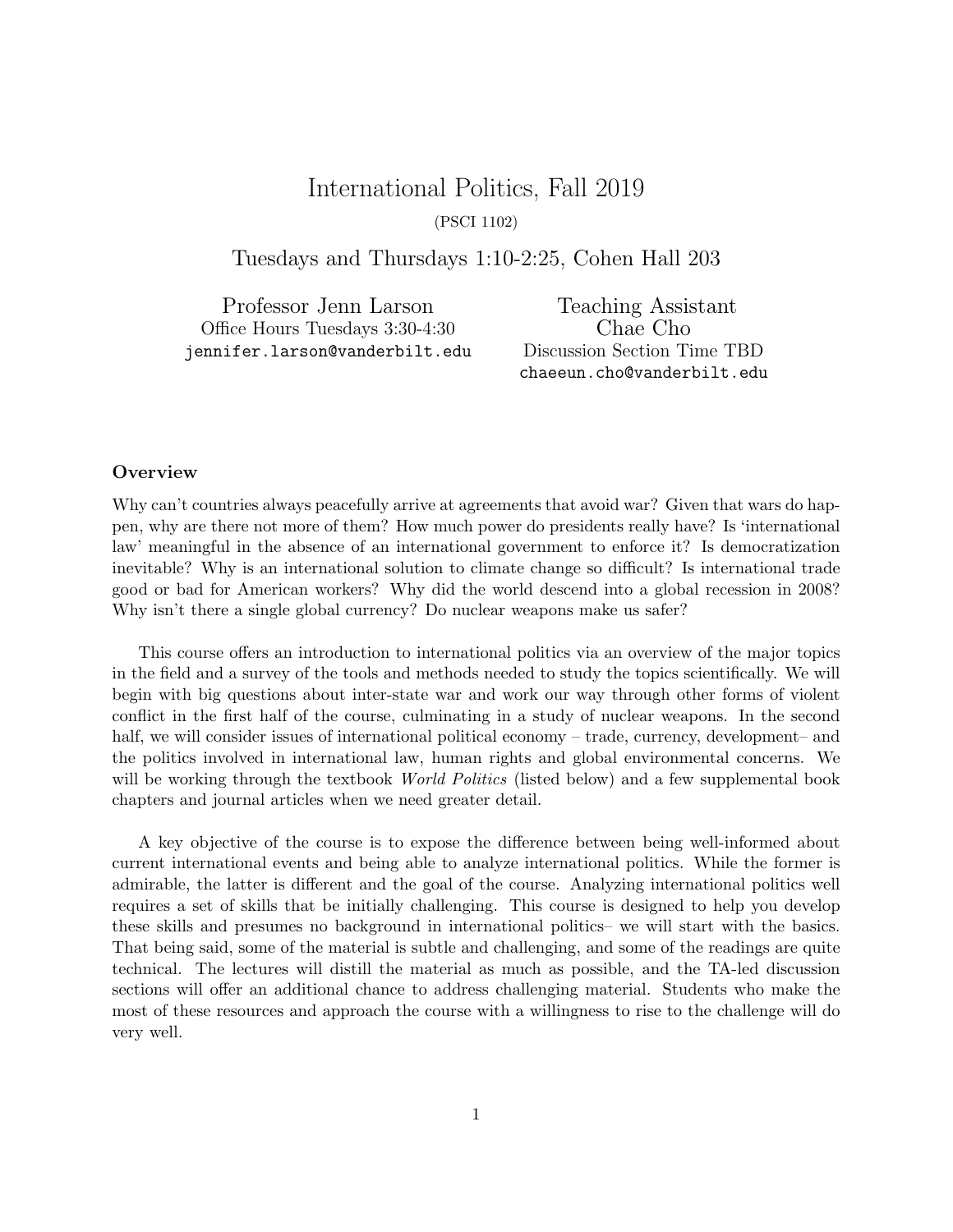# Requirements

### Homework Assignments: 18%

The course covers a lot of information. Homework assignments are intended to clarify key concepts and offer practice applying course material before exams. There will be six homework assignments with varying formats throughout the semester. Details and deadlines will be distributed by the TA.

### Midterms: 42%

There will be two in-class midterm exams, one Thursday, September 26th, and one on Thursday, October 17th, each worth 21% of the final grade. The two midterm exams are held during regularly scheduled meetings of class and cannot be rescheduled. The TA will lead a review session during class time the Tuesdays immediately prior.

### Final: 40%

A cumulative final exam will be held on Friday, December 13th at 3pm. The time and place are determined by the University Registrar. There will be a review session led by the TA and held during class time on the last official meeting of class, Thursday, December 5th.

Additional course information will be distributed in lecture, in section, over the email list, or on the course website.

# Course Materials

There is one required **book** for the course, referenced as FLS in the schedule below:

• Jeffry A. Frieden, David A. Lake, and Kenneth A. Schultz. World politics: Interests, Interactions, Institutions. WW Norton New York, 4nd edition, 2018.

Additional readings will be available on the course website.

Two of the homework assignments will require viewing the following two **films** outside of class:

- Seven Days in May. Dir. John Frankenheimer. 1964.
- Dr. Strangelove or: How I Learned to Stop Worrying and Love the Bomb. Dirs. David Naylor and Stanley Kubrick. 1964.

The films are available through many services, including for rent on amazon.com. Plan ahead to ensure you will have access to a copy in time to complete the homework.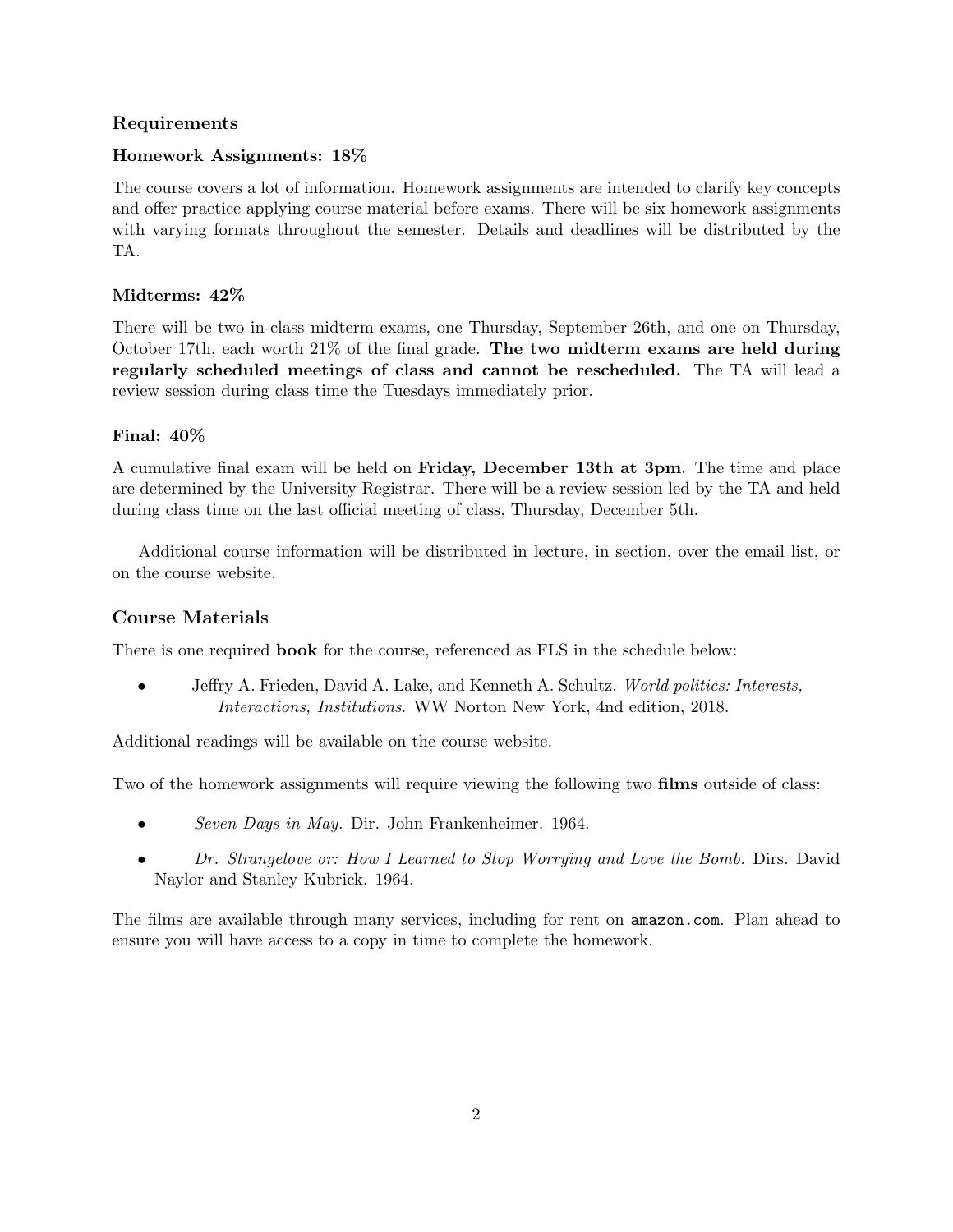# Other Resources

There will be a **Discussion Section** led by the TA that meets weekly. These meetings are designed to offer an additional opportunity to engage with challenging material, and to offer a smaller setting in which to ask questions. The TA will distribute the schedule and provide additional details.

Norton offers a suite of review materials and resources that accompany our textbook on their website.

### Late Policy

Late homework assignments will not be accepted. An assignment is 'late' if it is submitted past the due date and time or if it is submitted in an improper format. Exceptions for documented personal emergencies will be assessed by the teaching staff on a case-by-case basis.

You may earn **one no-questions-asked homework extension** by participating in a Vanderbilt RIPS study. Additional details about how and when to participate will be distributed in class. One extension may be earned in this way during the semester. To use the extension, indicate on the late homework that you are using your RIPS extension and your homework will count as on time for up to five days past its original due date.

### Academic Honesty

Collaboration to brainstorm answers to homework questions and to study together for exams is highly encouraged. However, *students are all expected to submit their own work for a grade*. Misrepresenting others' work as one's own—including the unpublished work of current or past students—is cause for failure and disciplinary action at the university level.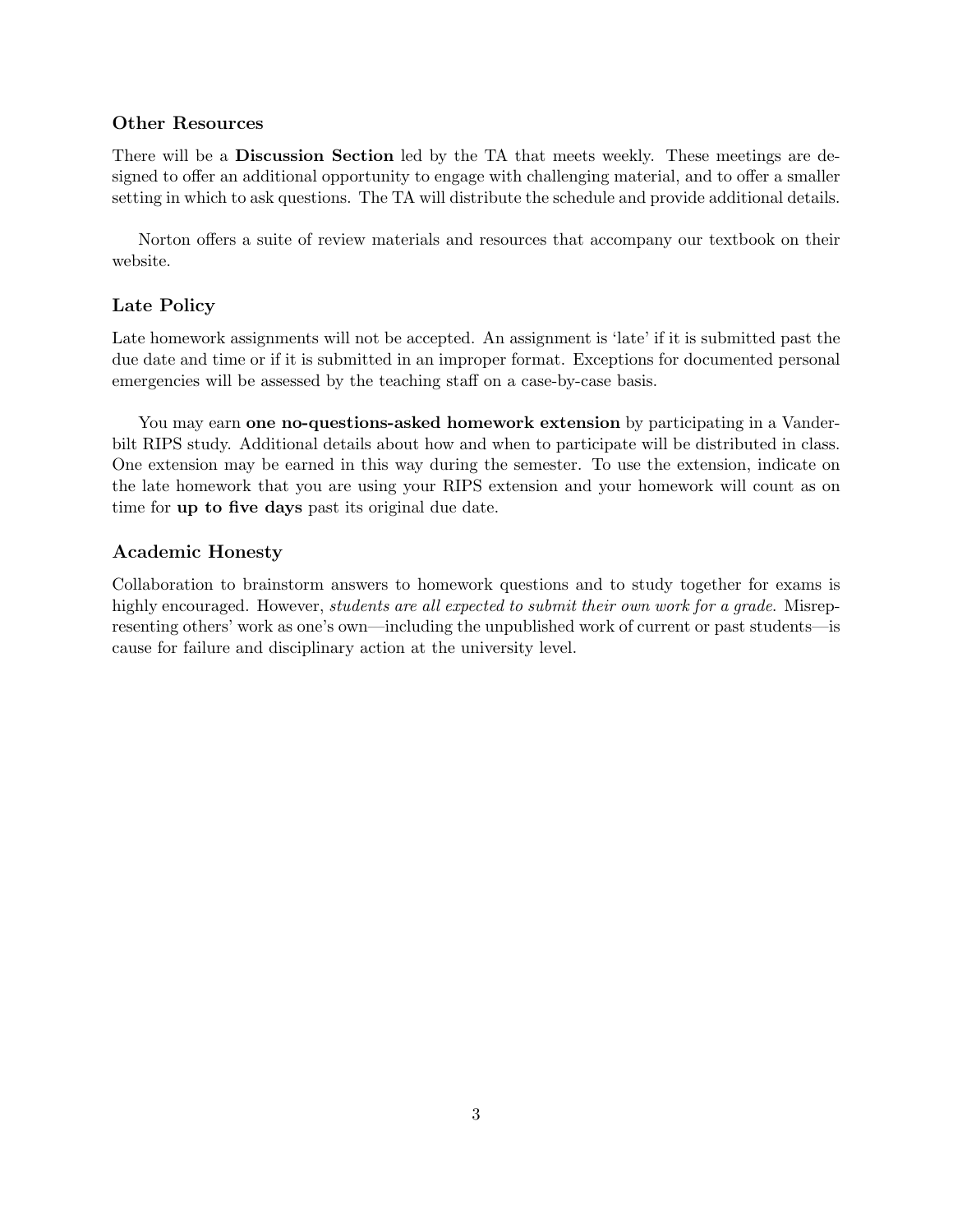# Schedule of Readings (subject to additions and substitutions)

### Week 1: Introduction

8/22/19 : Course introduction and logistics

• FLS Introduction

### Week 2: The Science of Politics

8/27/19: Studying international politics scientifically

- FLS Chapter 1
- FLS Chapter 2

8/29/19: NO LECTURE

### Week 3: Game Theory and a Preview of War

9/3/19: Quick intro to game theory

- FLS Chapter 2 Appendix (p. 74-79)
- Chapters 5-7 (p. 119-199) of:

Avinash K Dixit. Thinking strategically: The competitive edge in business, politics, and everyday life. WW Norton & Company, 1993.

9/5/19: Game theory continued and preview of rationalist war

No new readings

### Week 4: Interstate War

 $9/10/19$ : Why are there wars?

- FLS Chapter 3
- James D. Fearon. Rationalist explanations for war. *International Organization*, 49(3):379–414, 1995.
- $9/12/19$ : Why are there wars? continued

No new readings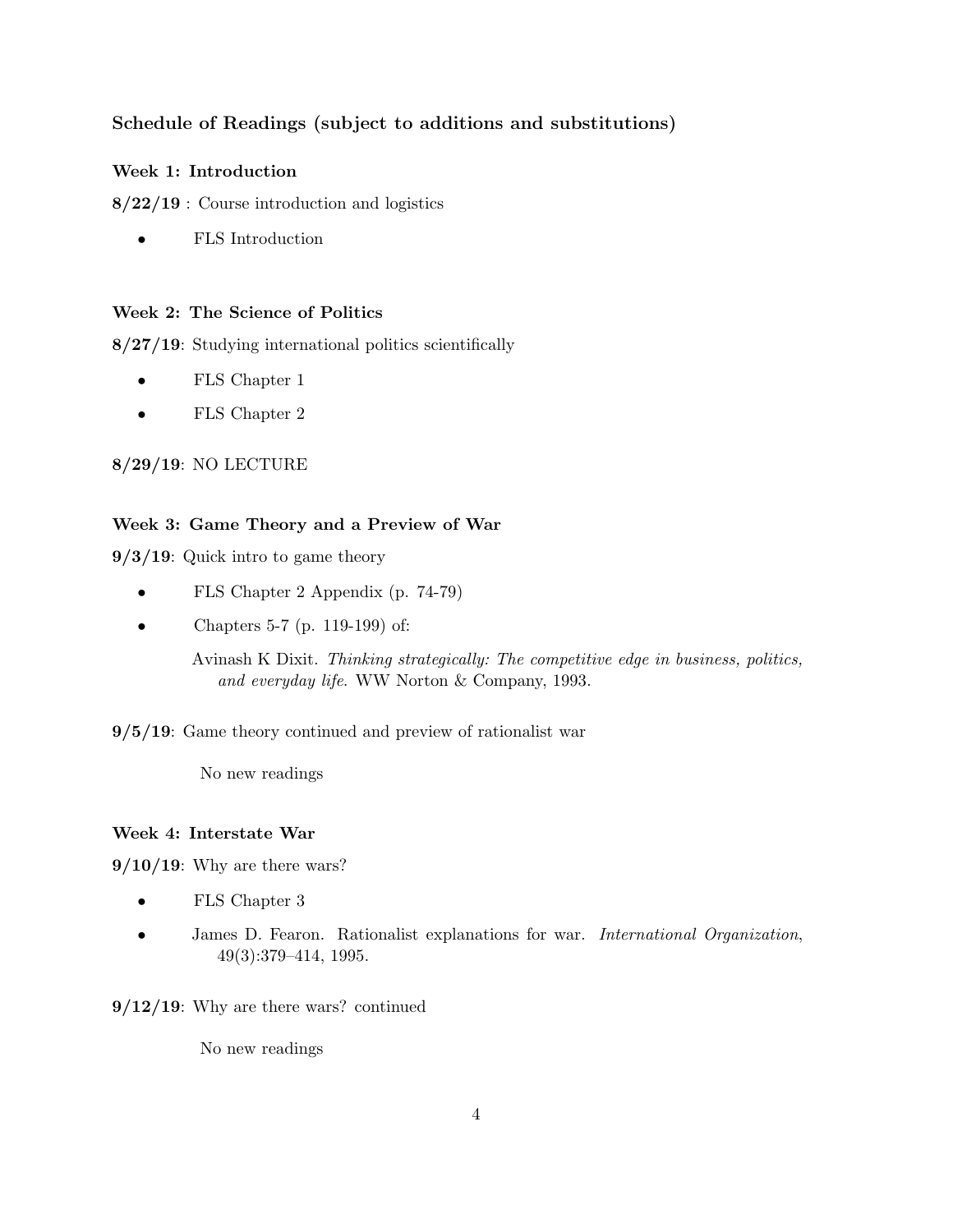# Week 5: A Richer Picture of War

9/17/19: Domestic politics and war

- FLS Chapter 4
- Robert D. Putnam. Diplomacy and domestic politics: The logic of two-level games. International organization, 42(3):427–460, 1988.

9/19/19: Alliances and international institutions

• FLS Chapter 5

# Week 6: Midterm I

 $9/24/19$ : TA review session

9/26/19: Midterm Exam I

# Week 7: Intra-State War and Violent Conflict

 $10/1/19$ : Civil war

- FLS Chapter 6 first half, p. 214-242
- James D Fearon and David D Laitin. Ethnicity, insurgency, and civil war. American political science review, 97(1):75–90, 2003.

# 10/3/19: Terrorism

- FLS Chapter 6 second half, p. 242-263
- Ethan Bueno De Mesquita. The quality of terror. American Journal of Political Science, 49(3):515-530, 2005.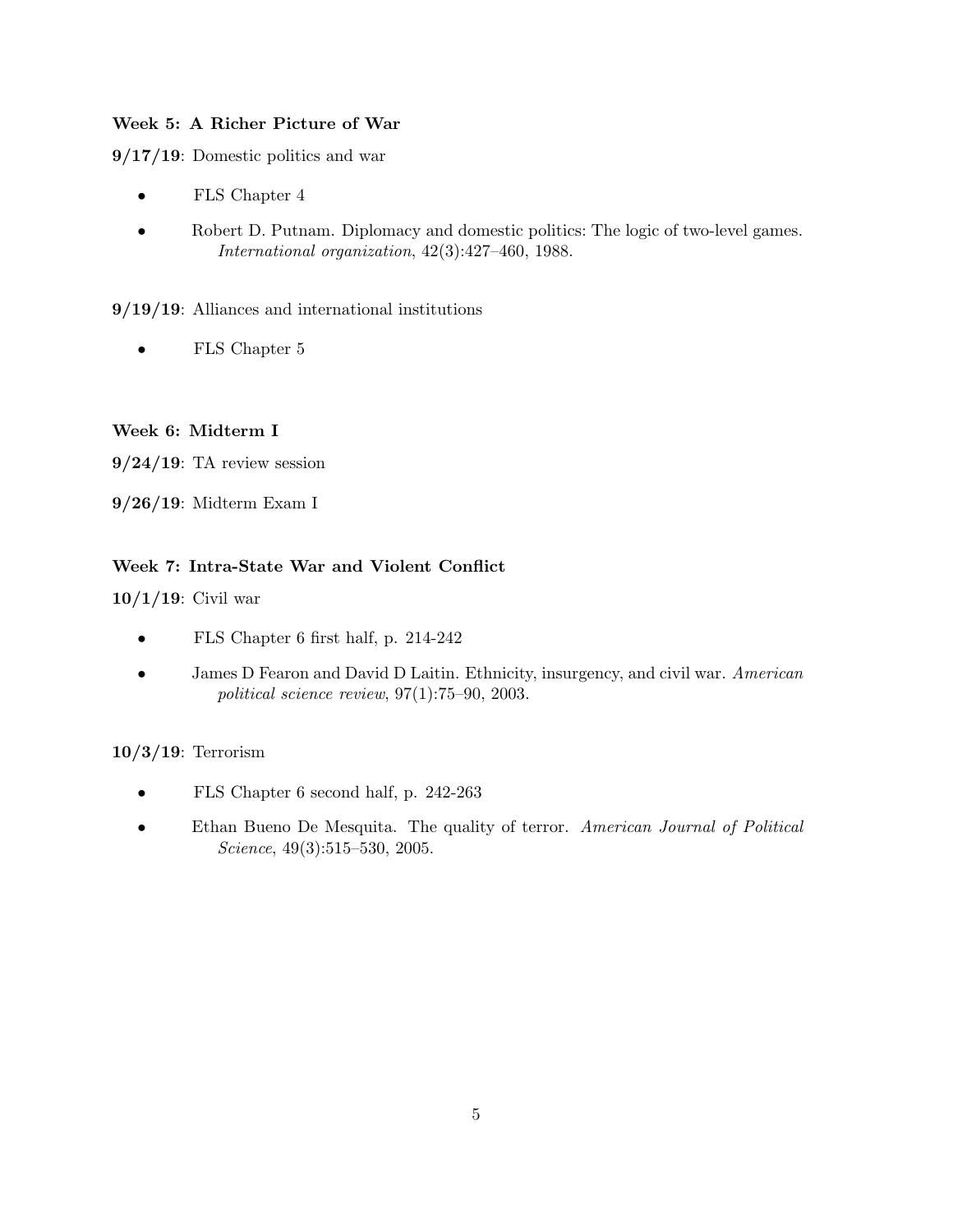#### Week 8: Nuclear Weapons

10/8/19: Nuclear weapons

• Chapters 1-6 (p. 1-107) in:

Joseph M Siracusa. Nuclear weapons: A very short introduction. Oxford University Press, 2008.

10/10/19: Nuclear weapons continued

- Chapters 1, 2, and 6 (p. 3-81, 175-214) in:
	- Scott Douglas Sagan and Kenneth Neal Waltz. The Spread of Nuclear Weapons: An Enduring Debate. WW Norton & Company, 2013.

#### Week 9: Midterm II

10/15/19: TA Review Session

10/17/19: Midterm Exam II

#### Week 10: Fall Break

10/22/19: NO LECTURE

10/24/19: NO LECTURE

### Week 11: International Norms and Human Rights

10/29/19: International norms

• FLS Chapter 11

### 10/31/19: Human rights

• FLS Chapter 12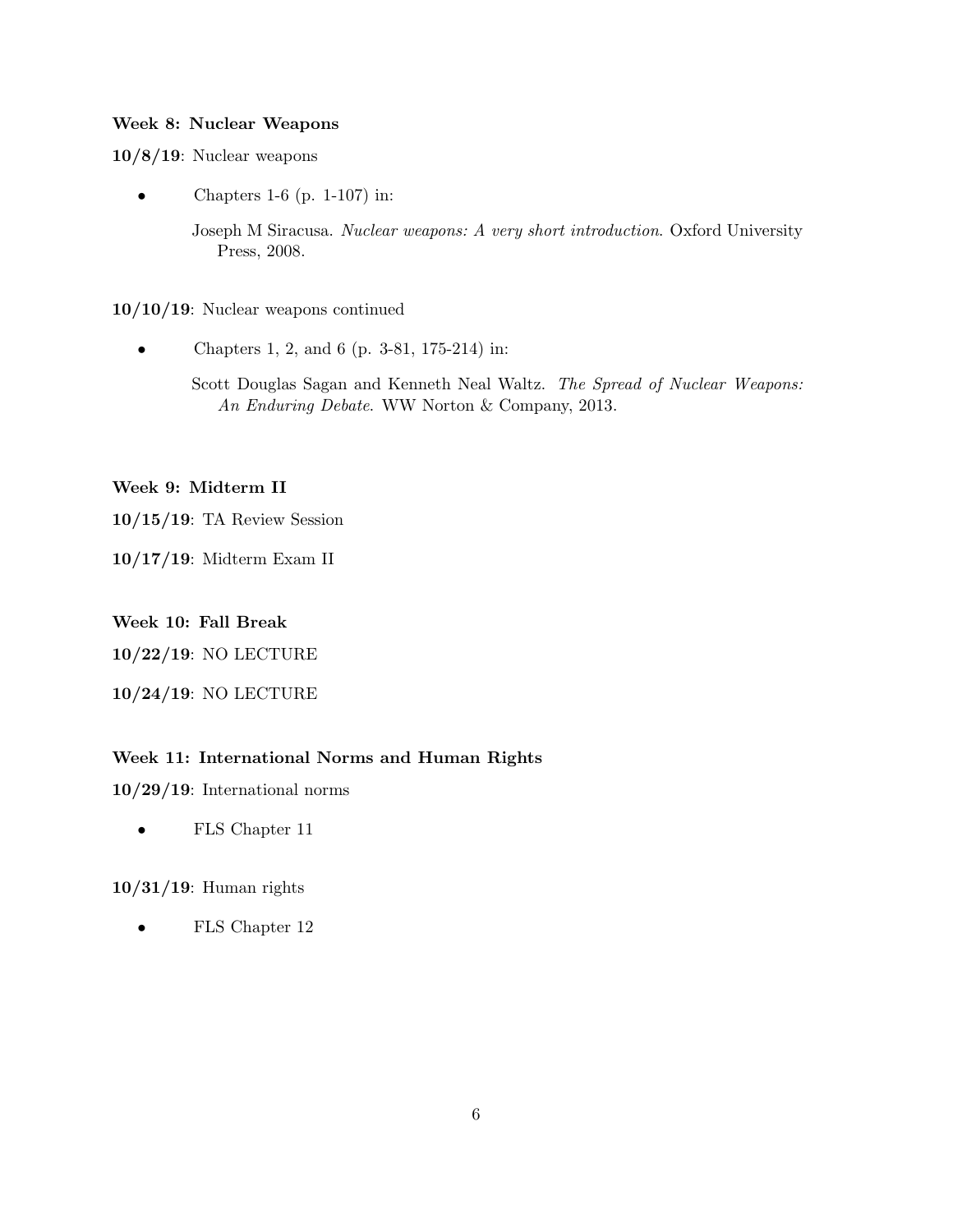### Week 12: International Trade and Finance

11/5/19: Trade

• FLS Chapter 7

11/7/19: International financial relations

• FLS Chapter 8

# Week 13: International Currencies and Development

11/12/19: International monetary relations

• FLS Chapter 9

11/14/19: Development: the long-term

- FLS Chapter 10
- Daron Acemoglu and James A Robinson. The colonial origins of comparative development: An empirical investigation. The American Economic Review, 91(5):1369–1401, 2001.

# Week 14: Development and the Environment

11/19/19: Development: the short-term

Chapter 1 (p.  $1-29$ ) in:

Robert H Bates. Markets and states in tropical Africa: the political basis of agricultural policies. University of California Pr, 1981.

• Chapters 1 and 2 (p. 1-40) in:

Abhijit V Banerjee and Esther Duflo. Poor economics: A radical rethinking of the way to fight global poverty. PublicAffairs Store, 2011.

11/21/19: Global environmental issues

• FLS Chapter 13